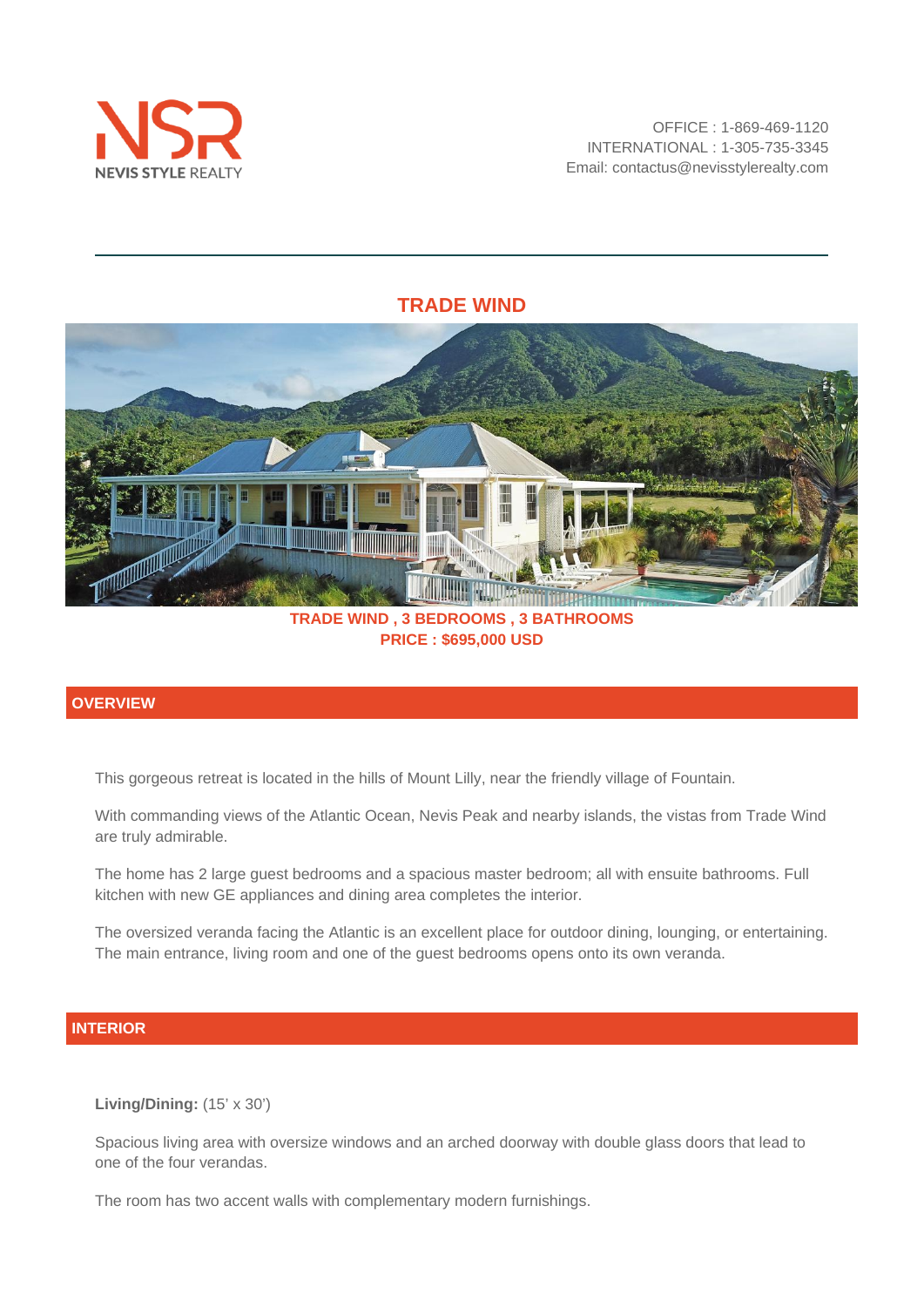#### **Bedrooms:**

Master Bedroom (15' x 18') is bright an airy with oversize windows and two arched double glass doors that opens onto the veranda which faces the Atlantic Ocean.

The bedroom is nicely decorated with a four-poster bed as its center piece. Ensuite bathroom and walk in closet (15' x 7.5').

Guest Bedroom 1 (15' x 14') is adjacent to the dining area. It has two large windows and two arch single glass doors which leads onto the veranda which faces the pool.

It accommodates two single beds comfortably. Ensuite bathroom and walk in closet (15' x 7.5').

Guest Bedroom 2 (15' x 14') faces the Atlantic Ocean. It has one arch double glass doors and several windows that allow sunlight and the trade winds through. Ensuite bathroom and walk in closet (15' x 7.5').

**Kitchen:** (22' x 8')

Locally made cabinetry with tile counter tops. Large pantry with additional cabinets. New appliances, range, refrigerator, dishwasher and microwave. Strip lighting throughout.

Two large kitchen windows with view of Atlantic Ocean. Arched doorway with double glass doors which opens onto the main veranda.

**Laundry Room/Garage:** (22' x 18')

The laundry room and garage are detached from the main house in the same structure. The laundry room has a washer/dryer and a ½ bath for service personnel.

The garage is adequately sized and can easily accommodate a full-size SUV.

#### **EXTERIOR**

**Pool:** (13' x 26")

The pool is located to the west of the house guarantying maximum exposure to sun light as the sun sets on the Caribbean Sea.

The oversized pool deck can accommodate a large family for sunbathing or lounging.

**Verandas:**

Weju has four verandas. The first is located at the entrance of the house. The second faces East accessed via the living room. The third is accessed by Guest Bedroom 1 and the hall way. It faces the pool. The fourth, which is the main veranda, measures an astonishing 53 feet in length and faces the Atlantic Ocean.

### **SALE DESCRIPTION**

**Water:** Government & Cistern

**Electricity:** 110V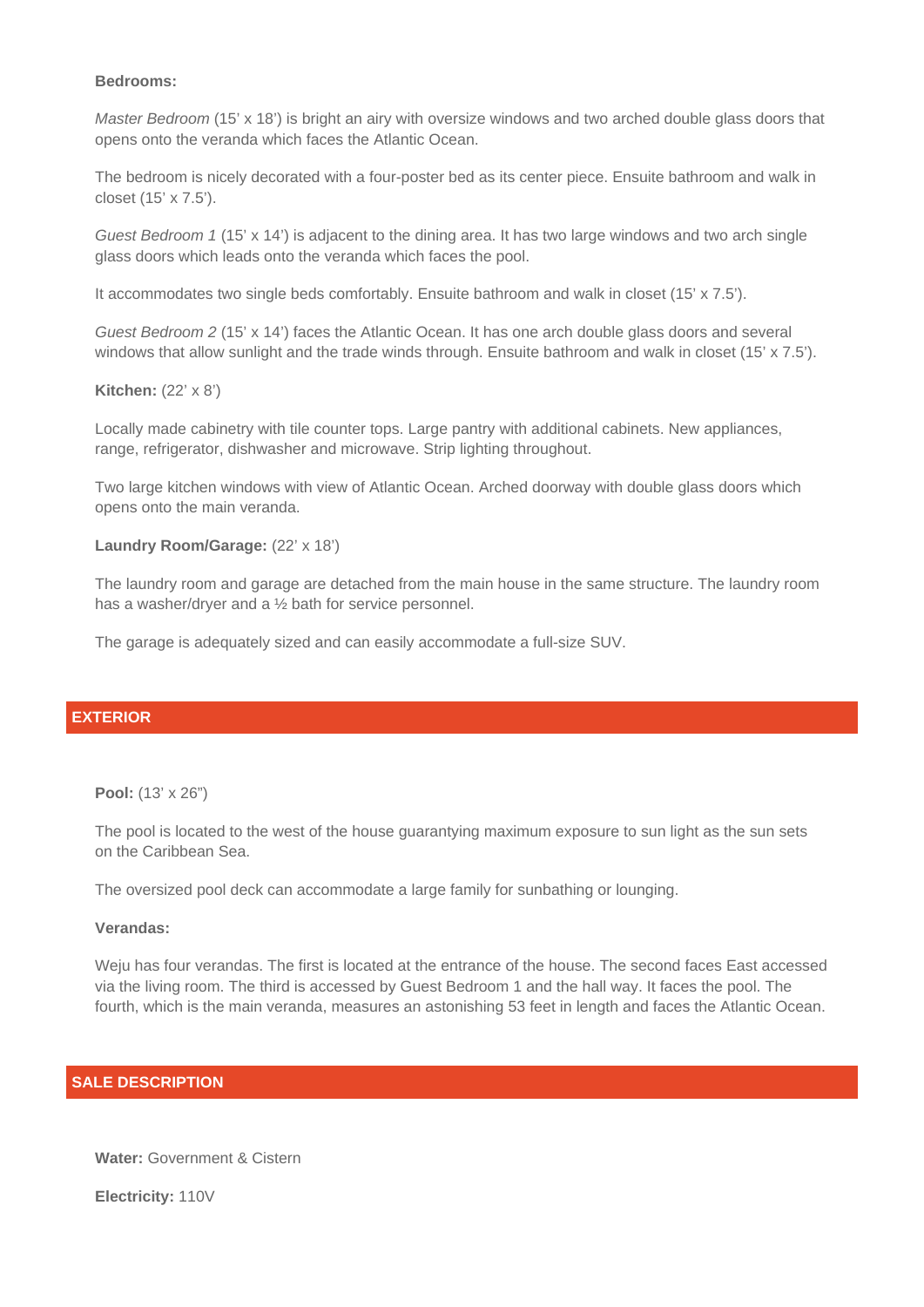**Construction:** Masonry block and galvanize roof

**Land:** 3.0 Acres

**Generator:** No

Listed by Wayne Tyson

Office: (869) 469 1120

Mobile: (869) 662 1120

## **PROPERTY INFORMATION**

- Property Size : 3,300 sq. ft.
- Floor Area : 2,100 sq. ft.
- Land Area : 3.0 Acres

## **LOCATION INFORMATION**

Mt. Lilly, Nevis

## **GALLERY**

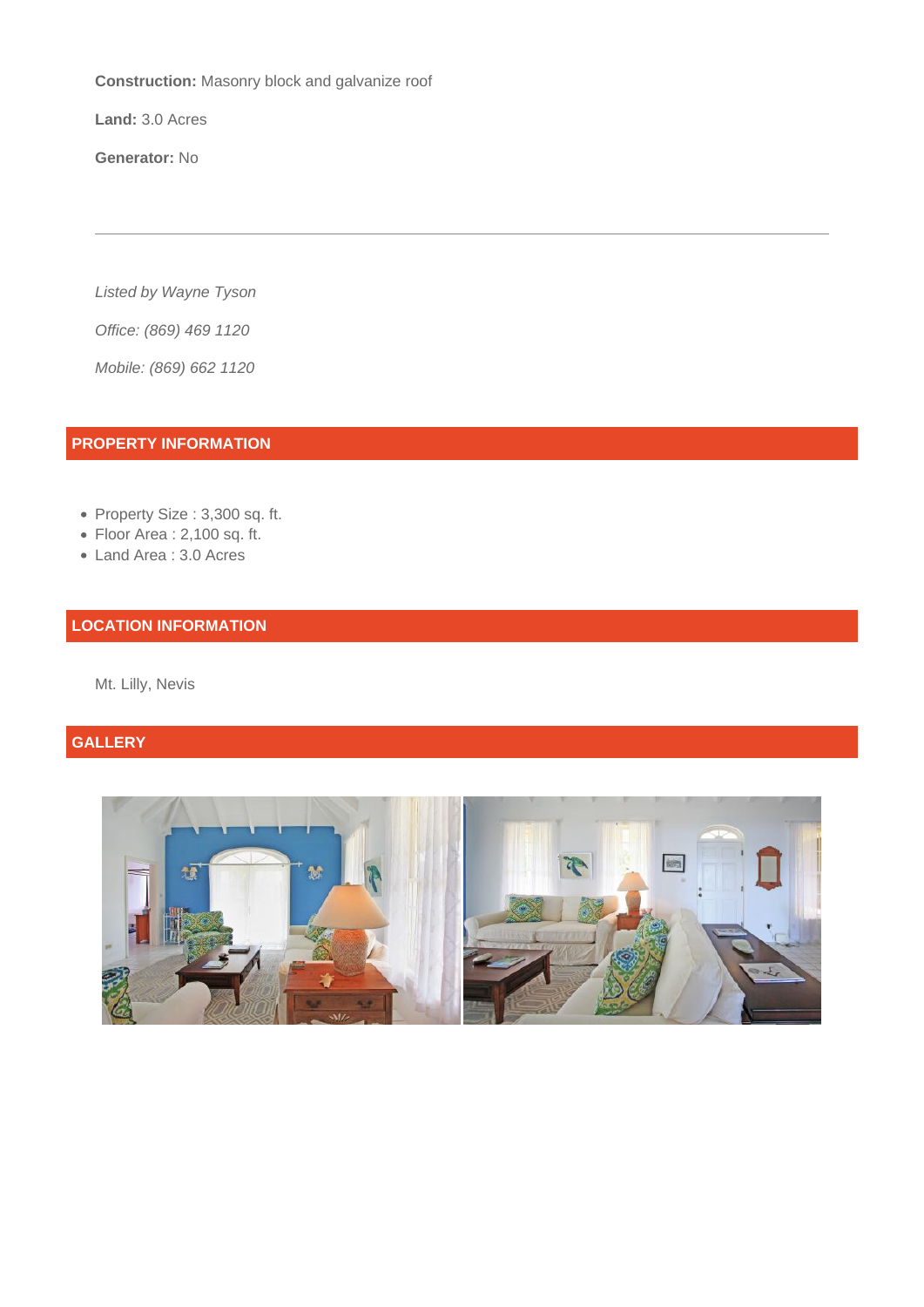